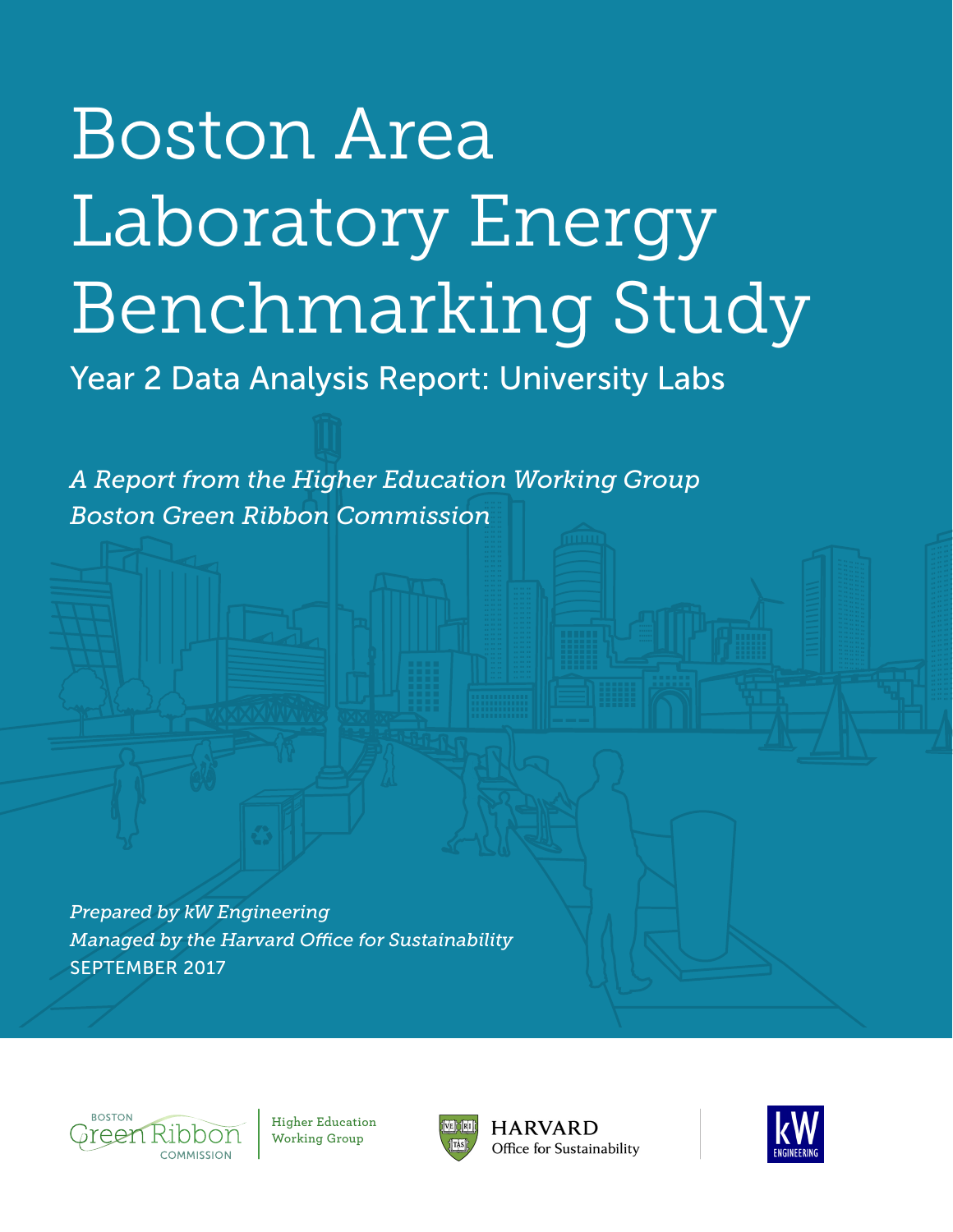This report was produced for the Boston Green Ribbon Commission's Higher Education Working Group by kW Engineering. This report was made possible thanks to support from the Barr Foundation.

#### About the Author

kW Engineering is a nationwide energy engineering consulting firm specializing in saving energy and reducing utility costs. kW's mission is to make all buildings sustainable by improving operation while increasing building value and delivering energy and cost savings.

Report author Alison Farmer delivers energy efficient solutions to kW's high-tech and higher-ed clients, ranging from strategic planning and energy analysis to detailed control system design and commissioning. Alison is a former research astrophysicist who now makes her impact on this planet via a deep dedication to energy efficiency in buildings. Specializing in labs, Alison has chaired I2SL's Lab Benchmarking Working Group since its inception in 2014.

#### About the Boston Green Ribbon Commission (GRC)

The mission of the GRC is to convene leaders from Boston's key sectors—business, education, health care, non-profit, finance, real estate, professional services, tourism and others—to support the outcomes of the City's Climate Action Plan. The GRC works on a network model and comprises a set of sector-based and initiative-based Working Groups. Together, participants focus on two key strategies: 1) Climate Ready Boston, to help the City become climate resilient and prepared for future impacts of sea level rise, more intense heat, and flooding, and 2) Carbon Free Boston, to develop policy and technology pathways that will enable Boston to reach its goal of net zero carbon by 2050.

#### About the GRC Higher Education Working Group

The GRC Higher Education Working Group represents the unique constituency of large research and residential campuses in Boston and neighboring cities. Lab facilities are often the source of the greatest energy use at large research institutions, disproportionate to the square footage they occupy, so they are a key area of focus for educational institutions. The Higher Education Working Group commissioned this data collection and analysis effort to better understand how Boston area lab buildings compare to each other and to lab buildings nationally.

The Higher Education Working Group is chaired by Harvard University and managed by the Harvard University Office for Sustainability.

#### Acknowledgment

Support for this report is provided by the Boston-based Barr Foundation as part of its Climate Program and efforts to advance clean energy in the region.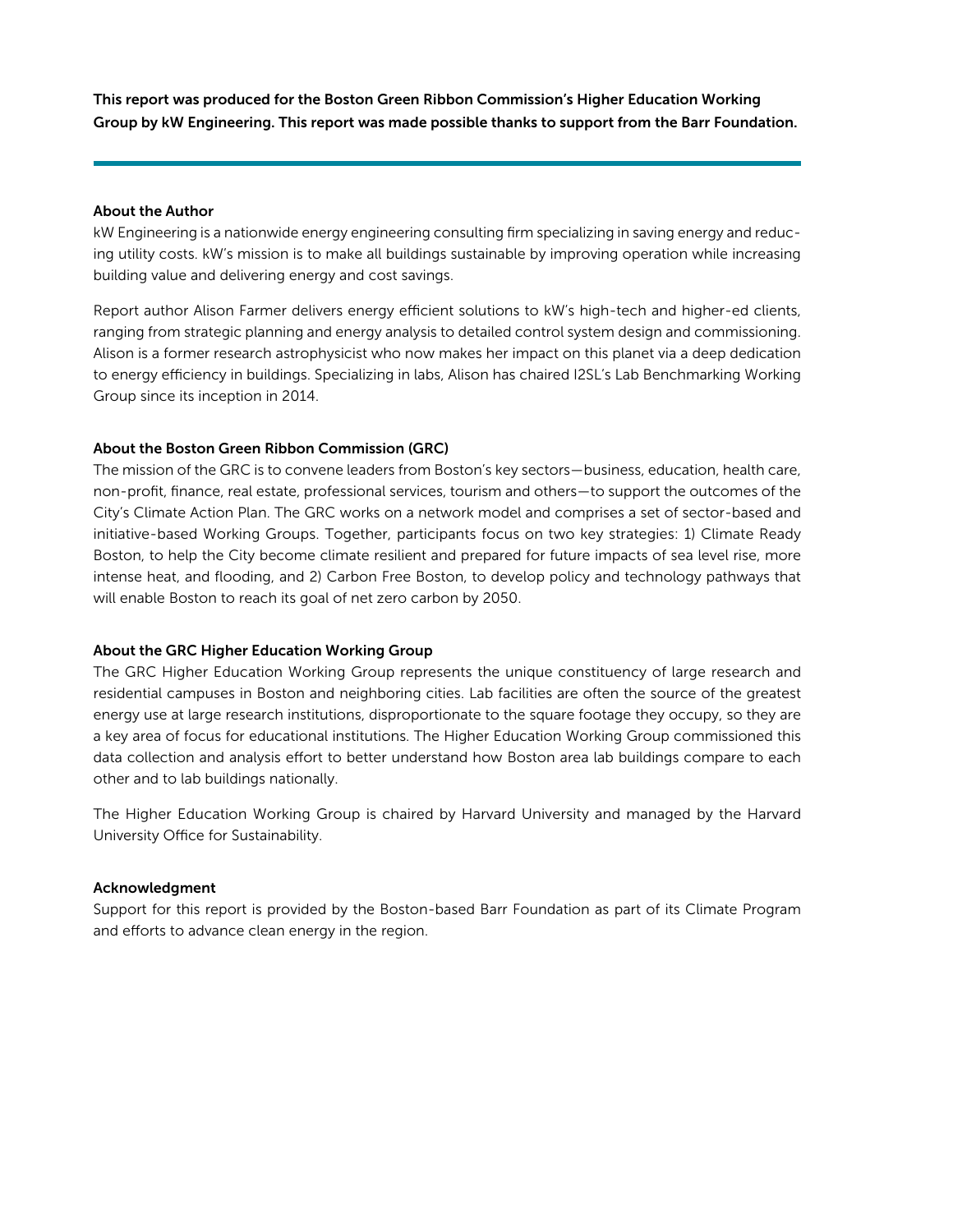

## **Boston Area Laboratory Energy Benchmarking Study Supplemental Report: 2015 Data**

## **Executive Summary**

This report supplements the Green Ribbon Commission's [Boston Area Laboratory Energy](http://www.greenribboncommission.org/document/boston-area-lab-energy-benchmarking-study/)  [Benchmarking Study,](http://www.greenribboncommission.org/document/boston-area-lab-energy-benchmarking-study/) which analyzed energy consumption data for calendar year 2014 from a sample of 121 academic lab buildings in the Boston area.

In this new work, calendar year 2015 energy usage data were obtained for the same set of buildings. The goal of this exercise was two-fold: to uncover data quality issues which could manifest themselves as otherwise unexplained variations between years; and to determine whether the conclusions of the original study (average energy consumption, energy score formulation, etc.) would hold over time.

The overall average energy use intensity was essentially unchanged between the two years, solidifying the energy baseline for Boston labs. However, given the known extent of weather variations between 2014 and 2015, many buildings showed unexpectedly large changes in energy usage: one third of the buildings showed source energy consumption changes of more than 10%, raising concerns about the effect of data quality issues on the results of the previous study. This led to the present report's focus on understanding the origin of the discrepancies between years.

Approximately 7% of buildings in the sample were reported to have undergone significant renovation projects or changes in research schedules between 2014 and 2015. For a further 15% of buildings, it was discovered that the 2014 energy usage data used in the original GRC study were inaccurate. Reasons for data inaccuracies included faulty meter data, accidental transposition of spreadsheet columns, omission of tenant usage data, and other reasons not known or reported. Where discrepancies were found to exist, this study's focus was on ensuring that the 2015 dataset included the corrected values.

The collection of a second year of data was ultimately a highly valuable exercise which resulted in a greater level of confidence in the integrity of the 2015 dataset. The issues detected via the two-year comparison could not have been (and were indeed not) identified with a single year of data without highly detailed auditing of the data submissions. It must be recognized, however, that additional data issues that did not manifest themselves as differences between years could still be present in the improved dataset.

When the draft energy score regression analysis was repeated using the 2015 dataset, energy score assignments changed for 40% of eligible buildings. While many of the score changes are seen in those buildings with large reported energy use changes between years, some buildings with consistent energy usage also experienced changes in ranking. It is recommended that the new draft scores are used in place of the scores developed using the 2014 data.

Looking ahead to the final phase of the GRC lab benchmarking study and beyond, this report also includes a discussion of the actionability of benchmarking exercises.

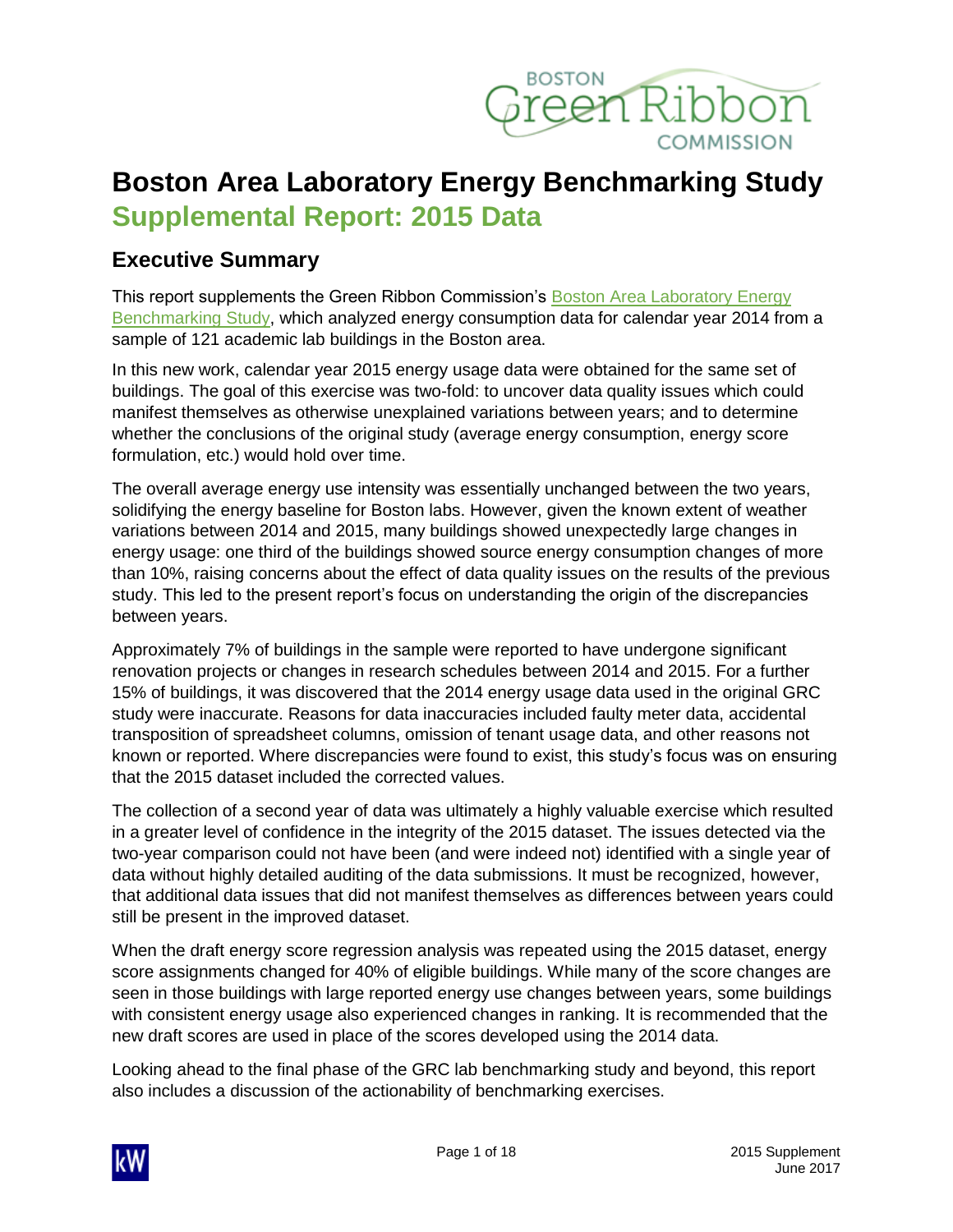

## **Contents**

| $\mathbf{1}$ . |  |
|----------------|--|
|                |  |
|                |  |
|                |  |
| 2.             |  |
| 3.             |  |
| 4.             |  |
|                |  |
|                |  |
|                |  |
| 5.             |  |
|                |  |
|                |  |
|                |  |
| 6.             |  |
|                |  |
|                |  |
|                |  |
|                |  |
|                |  |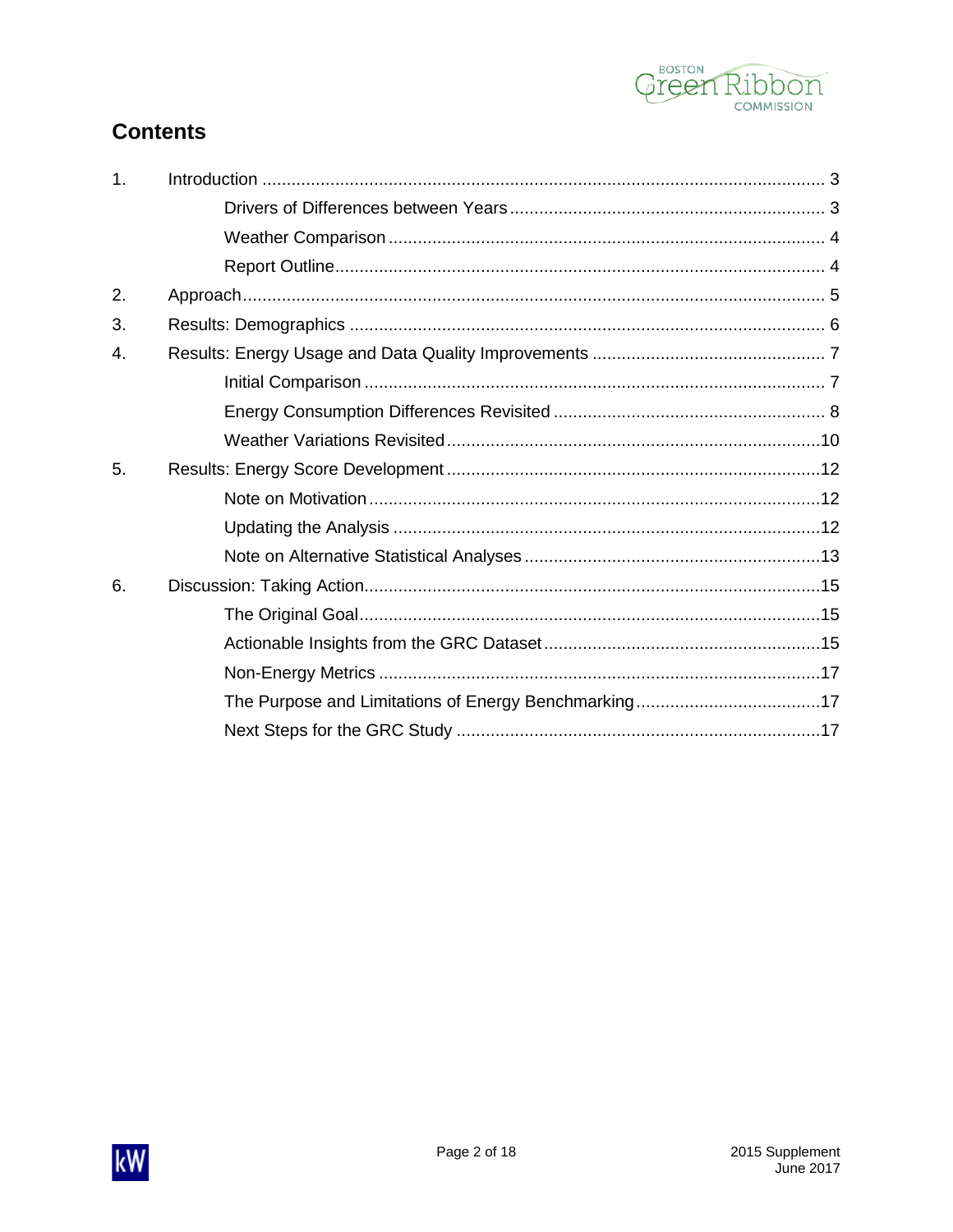

### <span id="page-4-0"></span>**1. Introduction**

This report supplements the Green Ribbon Commission's Boston Area Laboratory Energy Benchmarking Study (the "original study"), which analyzed energy consumption data for calendar year 2014 from a sample of 121 academic lab buildings in the Boston area. The original report was published on the Green Ribbon Commission's website in May 2017.

The original report made a number of recommendations as to next steps in the benchmarking exercise; one of these was to conduct a follow-up analysis using energy consumption data for at least one subsequent year. The reasons for this recommendation were two-fold: to uncover data quality issues which could manifest themselves as otherwise unexplained variations between years; and to determine whether the conclusions of the original study (average energy consumption, energy score formulation, etc.) would hold over time.

Data quality checks were built into the original study, but by necessity these extended only to verifying that overall energy use intensity lay in the (broadly defined) anticipated range for lab buildings; to identifying and querying buildings with unexpectedly large or small ratios between thermal and electrical energy consumption; to following up on particularly high or low reported lab area fractions; and to requesting clarification where building or system properties were irregular or unclear. These checks revealed a number of issues in the data submitted for the original study, and the majority of these were corrected by the submitting institutions following issue flagging. The scope of the benchmarking exercise did not extend to verifying all submitted data in full detail. For the energy usage data, arguably the most important data submitted, a comparison between two subsequent years is a promising avenue for the detection of additional data quality issues and thereby for improving data integrity and building greater confidence in the study's conclusions.

This report presents the methodology, results, and analysis of the follow-up work incorporating energy use data for calendar year 2015 and its comparison with the 2014 data from the original report.

#### <span id="page-4-1"></span>**Drivers of Differences between Years**

Buildings are dynamic systems with many external and internal drivers of energy consumption; variations in energy use over time are of course expected, are routinely observed, and do not necessarily indicate data quality problems. Common reasons for real variations in lab building energy usage include:

- Weather differences between years
- Changes in occupancy level or occupancy patterns
- Renovation projects in progress
- Changes in space usage
- Changes in system operations, e.g. HVAC system setpoints
- Malfunction or repair of building systems
- Changes in experimental processes or equipment.

Without supplemental information, it is not possible to distinguish between possible reasons for reported variations in annual energy consumption or to determine whether the variations are real or the result of measurement or reporting errors.

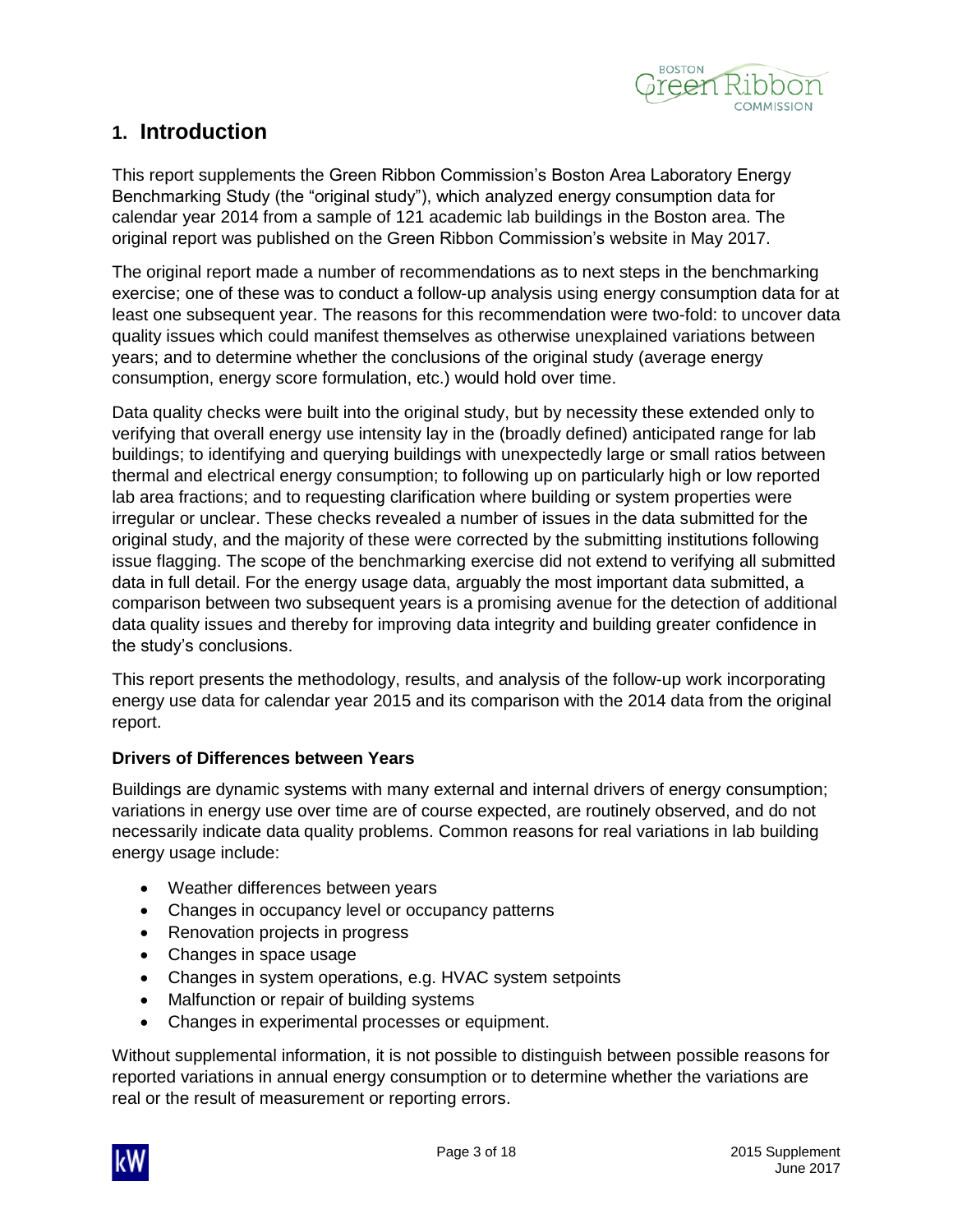

#### <span id="page-5-0"></span>**Weather Comparison**

While lab building energy consumption is typically fairly insensitive to envelope loads, it is still weather dependent because most laboratory buildings employ 100% outside air HVAC systems. Because building HVAC systems vary in physical and operational configurations, the effect of weather variations is expected to differ between buildings: while all buildings in the GRC dataset experienced the same weather in each year, the impact of weather variations on each building's energy use will differ. Weather variations are therefore expected to produce both shifts and scatter in energy consumption between the two years. Important factors affecting the specific weather response of lab buildings include (but are not limited to) supply air temperature and humidity controls, the presence of zonal cooling systems, and the use of exhaust air heat recovery systems.

In Boston, 2015 was on average warmer than 2014. Monthly heating and cooling degree day totals for 2014, 2015, and a typical meteorological year (TMY3 for Boston Logan) are shown in [Figure 1](#page-5-2) below.



#### <span id="page-5-2"></span>**Figure 1: Monthly total heating degree days, base 65°F (left) and cooling degree days base 65°F (right) for Boston in 2014, 2015 and TMY (Logan Airport)**

Overall, Boston experienced 18% more cooling degree days (base 65°F) in 2015 than in 2014 and 1% fewer heating degree days (also base 65°F). Reported cooling energy usage would therefore be expected to be somewhat higher in the 2015 dataset, while heating energy usage would to first order be expected to be similar.

#### <span id="page-5-1"></span>**Report Outline**

In Section 2 we briefly describe the data collection process for the 2015 data, and in Section 3 highlight the (limited) changes in the sample population between 2014 and 2015. Section 4 presents a comparison of energy usage between years and explores the origin of the variations observed. In Section 5, the draft energy ranking system is recalculated using the new, higher quality dataset and changes in energy scores are discussed. Section 6 contains a discussion of the purpose and actionability of benchmarking, along with planned next steps and conclusions.

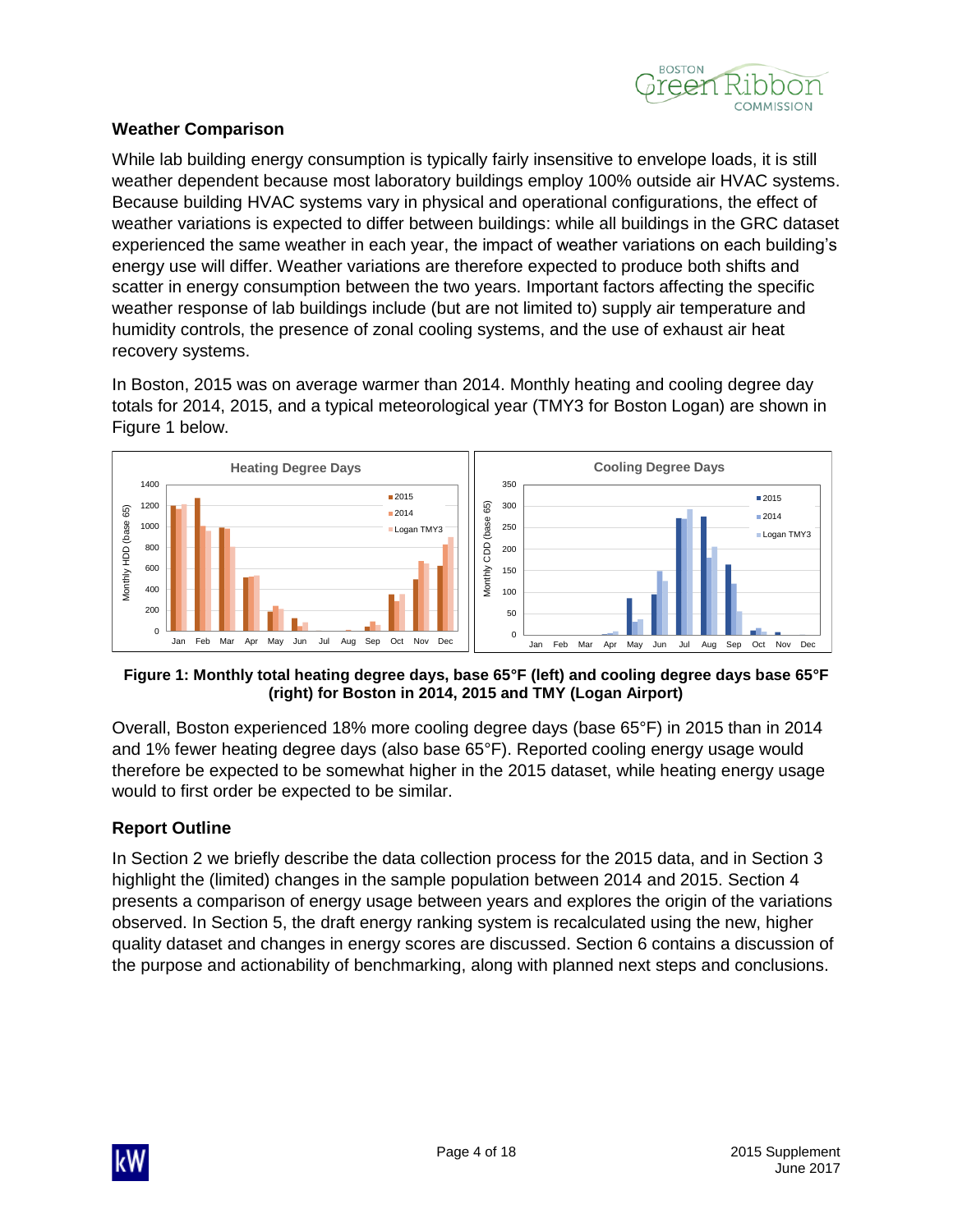

## <span id="page-6-0"></span>**2. Approach**

A new, customized data request was issued to the seven institutional participants in the original study. The request was limited to utility usage data for calendar year 2015, plus a record of any major changes in building operations or occupancy that could significantly alter energy usage compared with the previous year.

Source energy usage was calculated from reported thermal and electrical energy data for each building in the same way as in the original study, i.e. using the standard Energy Star site-tosource conversion factors.

Follow-up questions were asked of institutions where significant differences were found between 2014 and 2015 energy usage data.

|                      | <b>Calendar Year 2015 Site Energy Usage</b> |                       |                         |                                     |             |                                                                  |
|----------------------|---------------------------------------------|-----------------------|-------------------------|-------------------------------------|-------------|------------------------------------------------------------------|
| <b>Building Name</b> | <b>Electricity</b>                          | <b>Natural</b><br>Gas | <b>Chilled</b><br>Water | <b>Steam or Hot</b><br><b>Water</b> | <b>Data</b> | <b>Any Important</b><br><b>Changes to Building</b><br>since 2014 |
|                      | kWh                                         | <b>Therms</b>         | Ton-<br>hours           | klbs or MMBtu                       | <b>Type</b> |                                                                  |
|                      |                                             |                       |                         |                                     |             |                                                                  |
|                      |                                             |                       |                         |                                     |             |                                                                  |
|                      |                                             |                       |                         |                                     |             |                                                                  |
|                      |                                             |                       |                         |                                     |             |                                                                  |
|                      |                                             |                       |                         |                                     |             |                                                                  |
|                      |                                             |                       |                         |                                     |             |                                                                  |

**Figure 2: Data collection spreadsheet for 2015 data**

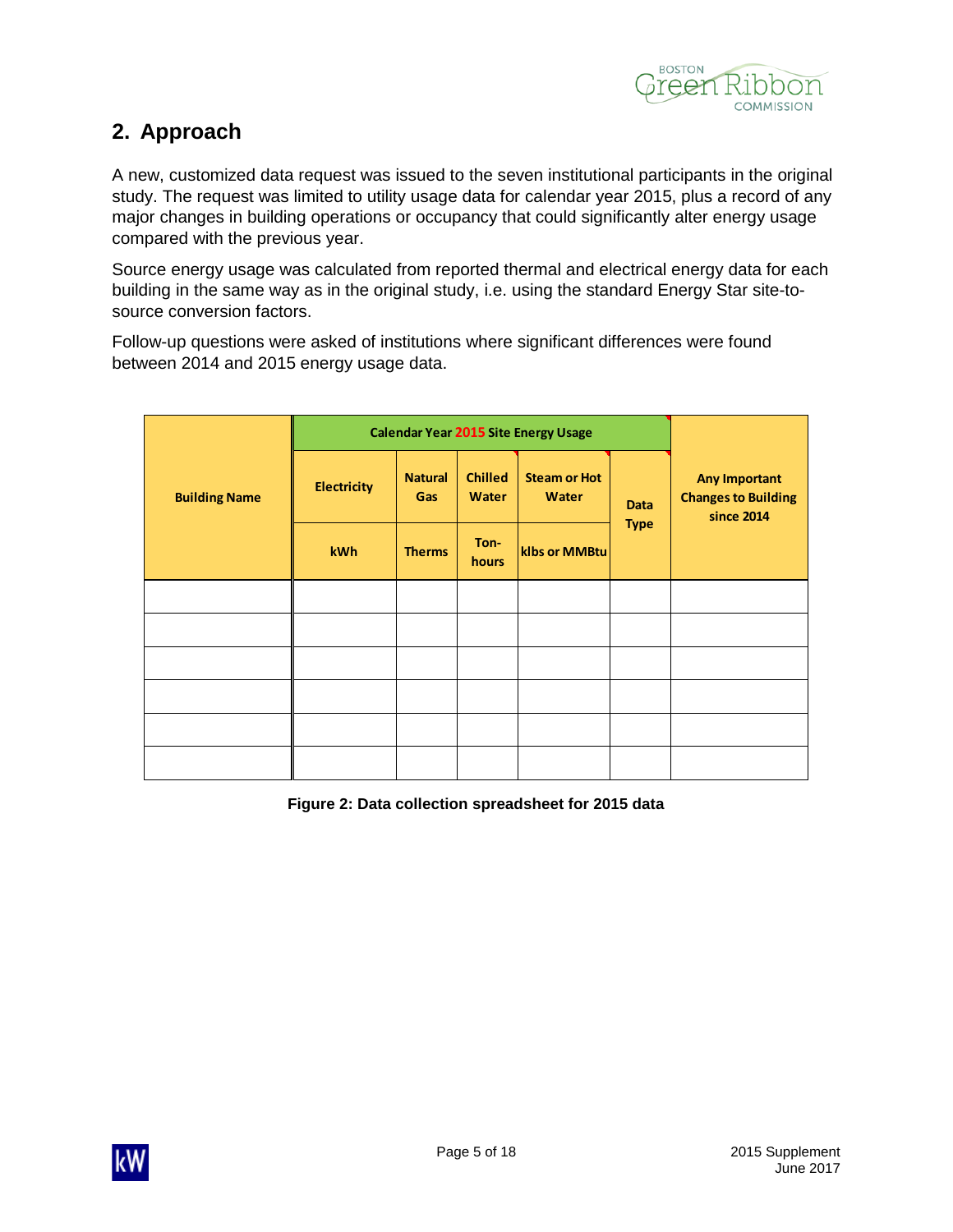

## <span id="page-7-0"></span>**3. Results: Demographics**

Data were again received from all seven participating institutions and for almost all buildings represented in the 2014 dataset. The few minor differences between the dataset populations in 2014 and 2015 are summarized in [Table 1](#page-7-1) below.

<span id="page-7-1"></span>

|                                                                                                                                                              | Change in # buildings (2015 vs. 2014) |                         |                           |                        |
|--------------------------------------------------------------------------------------------------------------------------------------------------------------|---------------------------------------|-------------------------|---------------------------|------------------------|
| <b>Description of change</b>                                                                                                                                 | <b>Total</b>                          | <b>Fully</b><br>metered | <b>Allocated</b><br>usage | <b>Missing</b><br>data |
| 2015 utility usage was not provided for a group of<br>three buildings for which usage data were judged to<br>be questionable.                                |                                       | -3                      |                           | +3                     |
| Two buildings which share systems were treated<br>separately in the 2014 dataset but were combined<br>in the 2015 dataset.                                   | $-1$                                  |                         |                           |                        |
| One newly renovated building was added to the<br>dataset in 2015, but utility data were not used<br>because a complete year of data is not yet<br>available. | $+1$                                  |                         |                           | $+1$                   |
| One building's metering situation improved and<br>was included as fully metered data in 2015 (but had<br>missing data in 2014).                              |                                       | $+1$                    |                           | -1                     |
| <b>Totals</b>                                                                                                                                                | $\Omega$                              | -3                      | $\Omega$                  | +3                     |

#### **Table 1: Changes in GRC lab building dataset population between 2014 and 2015**

<span id="page-7-2"></span>The overall dataset populations are shown in [Table 2](#page-7-2) below.

#### **Table 2: Summary of 2014 and 2015 GRC lab building dataset populations**

| Year                      | 2014 | 2015 |
|---------------------------|------|------|
| Total # bldgs             | 121  | 121  |
| <b>Fully metered</b>      | 82   | 79   |
| <b>Allocated usage</b>    | 32   | 32   |
| <b>Missing usage data</b> |      | 10   |

For comparison purposes, this report chiefly focuses on the 110 buildings for which energy usage data (metered or allocated) were submitted for *both* years.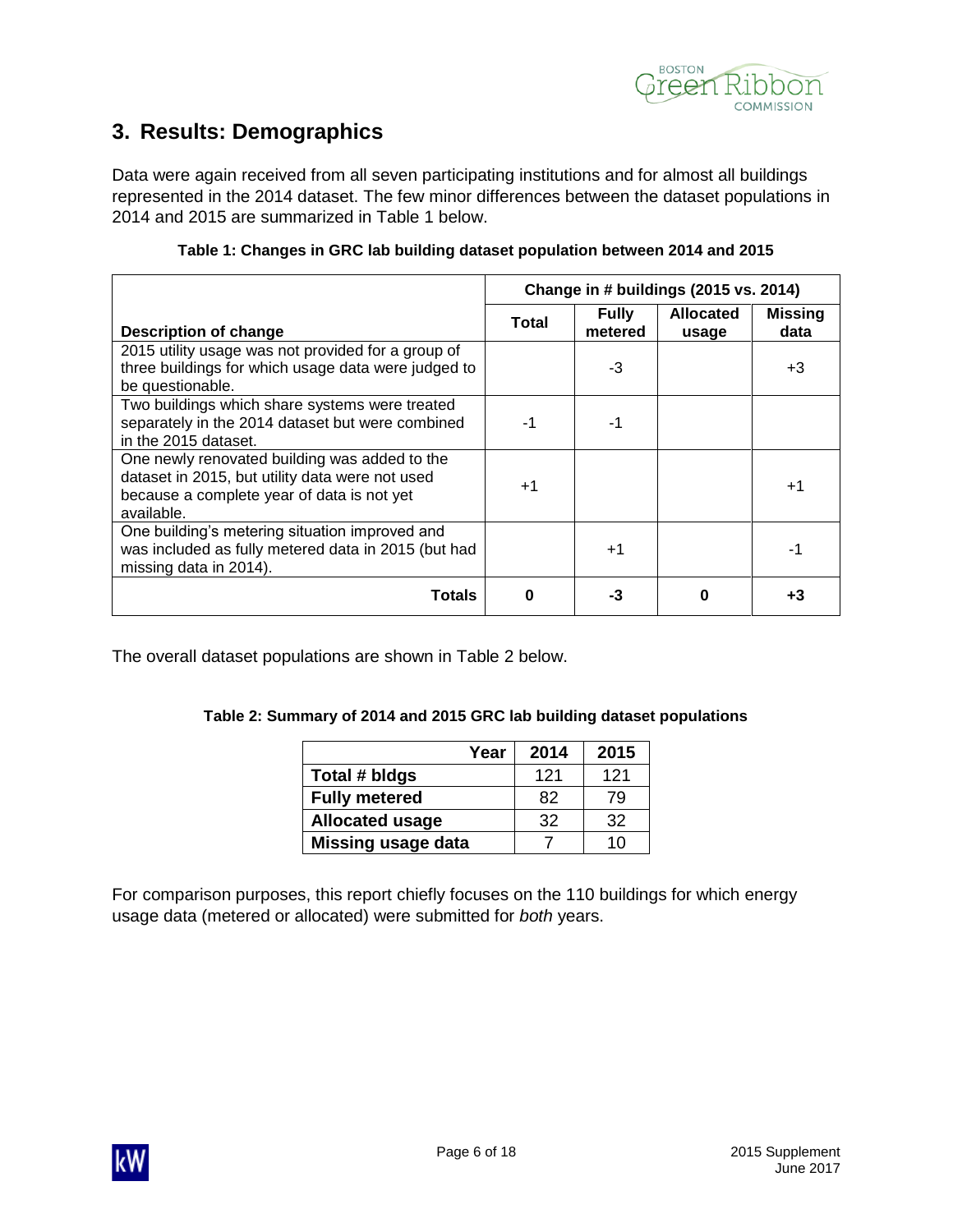

## <span id="page-8-0"></span>**4. Results: Energy Usage and Data Quality Improvements**

#### <span id="page-8-1"></span>**Initial Comparison**

An initial comparison of building source energy usage in 2014 and 2015 [\(Figure 3\)](#page-8-2) reveals a distribution centered on approximately equal energy consumption for the two years; given the relatively small weather variations described above, this is in line with expectations. However, the distribution is relatively broad and displays long tails of buildings whose reported energy consumption varies significantly between 2014 and 2015. For approximately one third of the buildings in the sample, reported energy consumption differs by more than 10% between the two years.



**Figure 3: Distribution of ratio of source energy consumption (2015/2014)**

<span id="page-8-2"></span>This level of scatter between subsequent years was unexpected and is higher than can be explained by weather variations alone. Much of the work on the 2015 data was concerned with following up on the discrepancies to better understand their origins and to improve the integrity of the GRC dataset.

#### **Follow-Up on Discrepancies**

Buildings with significant discrepancies between years were flagged and follow-up questions were sent to the institutional representative for each affected building. In some cases, representatives were aware of data issues or major building renovation projects and reported these when submitting the 2015 data; in most cases of discrepancy, however, representatives were unaware of the issues before the follow-up questions were sent.

The discrepancies were found to have a variety of origins. A significant number of these related to data quality problems in the 2014 (or 2015) data; by themselves, these issues did not result in egregious overall energy consumption and were therefore not flagged in the 2014 data. Other reasons included renovation projects in progress and reported changes to experimental research schedules. The level of detail provided on these effects varied across the contributing institutions. The established reasons for discrepancies are summarized in [Table 5](#page-13-3) below as a function of lab type.

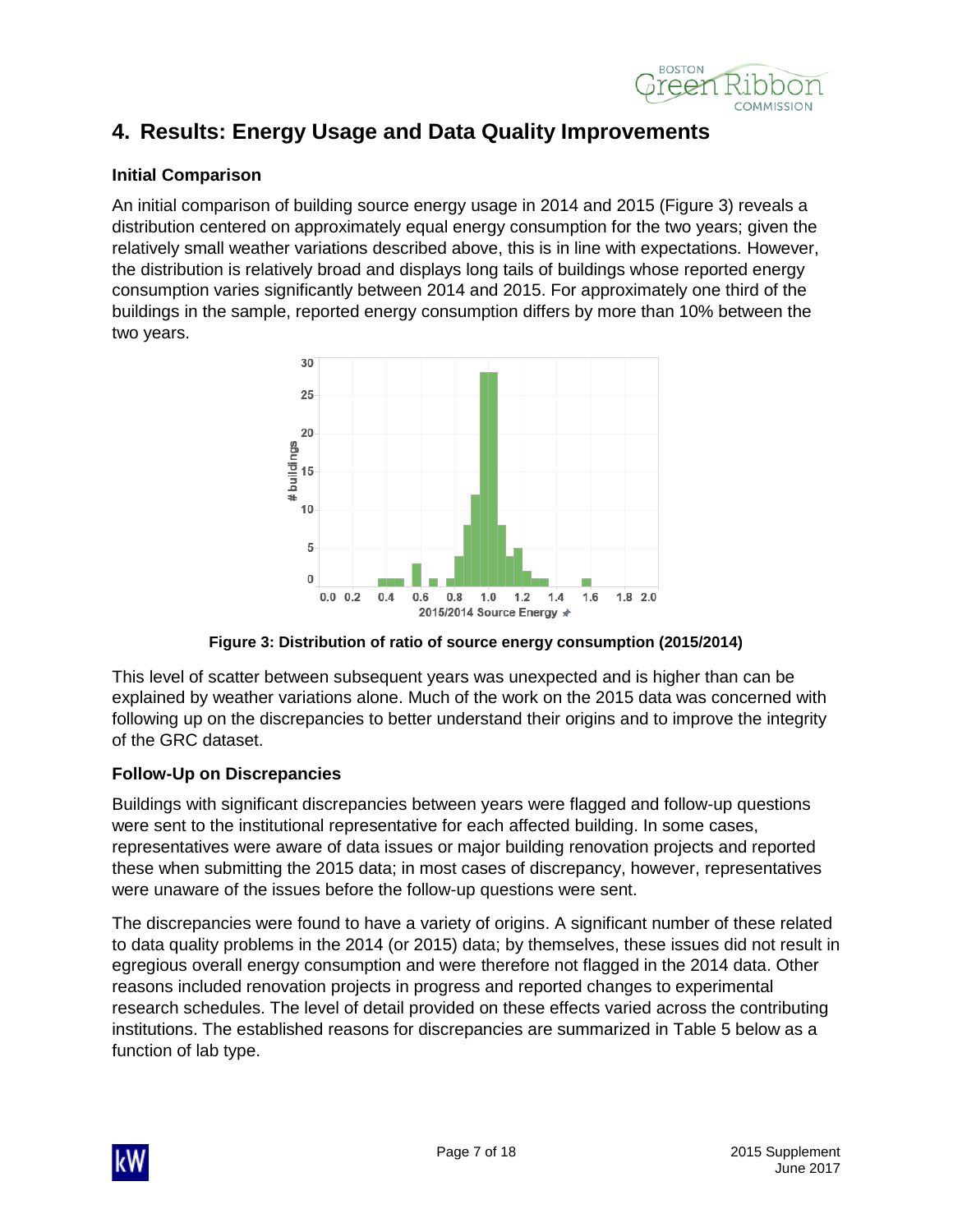

|                             | Bio/Biochem | Chemistry | <b>Physics/Eng</b> | Other | Total |
|-----------------------------|-------------|-----------|--------------------|-------|-------|
| Error in 2014 data          | 14          |           |                    |       |       |
| Reported process change     |             |           |                    |       | 5     |
| Reported renovation project |             |           |                    |       |       |
| No known changes            | 25          | 14        | 39                 |       | 85    |
| Total                       | 40          | 16        | 46                 | 8     | 110   |

#### **Table 3: Reasons for changes in energy usage between 2014 and 2015, sorted by lab building type**

As shown in the table, inaccurate energy usage data were provided and used for (at least) 15% of buildings in the original study.

Participants were asked about the origin of the data problems discovered. These included the following:

- Transposition of thermal and electrical data
- New metering installed since previous year
- Tenant energy usage data omitted in 2014
- Energy reporting system issues
- Other reasons not known or not reported.

Where discrepancies existed between 2014 and 2015, the focus of this study was on ensuring that the 2015 data were correct; correcting the full 2014 dataset was outside the scope of this work.

The collection of a second year of data was ultimately a highly valuable exercise which resulted in a greater level of confidence in the integrity of the 2015 dataset. The issues detected via the two-year comparison could not have been (and were not) identified with a single year of data without highly detailed auditing of the data submissions. It must be recognized, however, that additional data issues that do not manifest themselves as differences between years could still be present in the improved dataset.

#### <span id="page-9-0"></span>**Energy Consumption Differences Revisited**

Revisiting the initial source energy comparison plot and flagging buildings with reported operational changes or data quality issues shows that the outliers seen in [Figure 3](#page-8-2) above are the result of known changes in data quality and/or building systems. The scatter in energy consumption between years is significantly smaller when these outliers (and allocated metering data) are removed from the sample [\(Figure 4\)](#page-10-0): the ratio between 2015 and 2014 annual source energy consumption for fully metered buildings has a standard deviation of just 7% (versus 16% for the full sample).

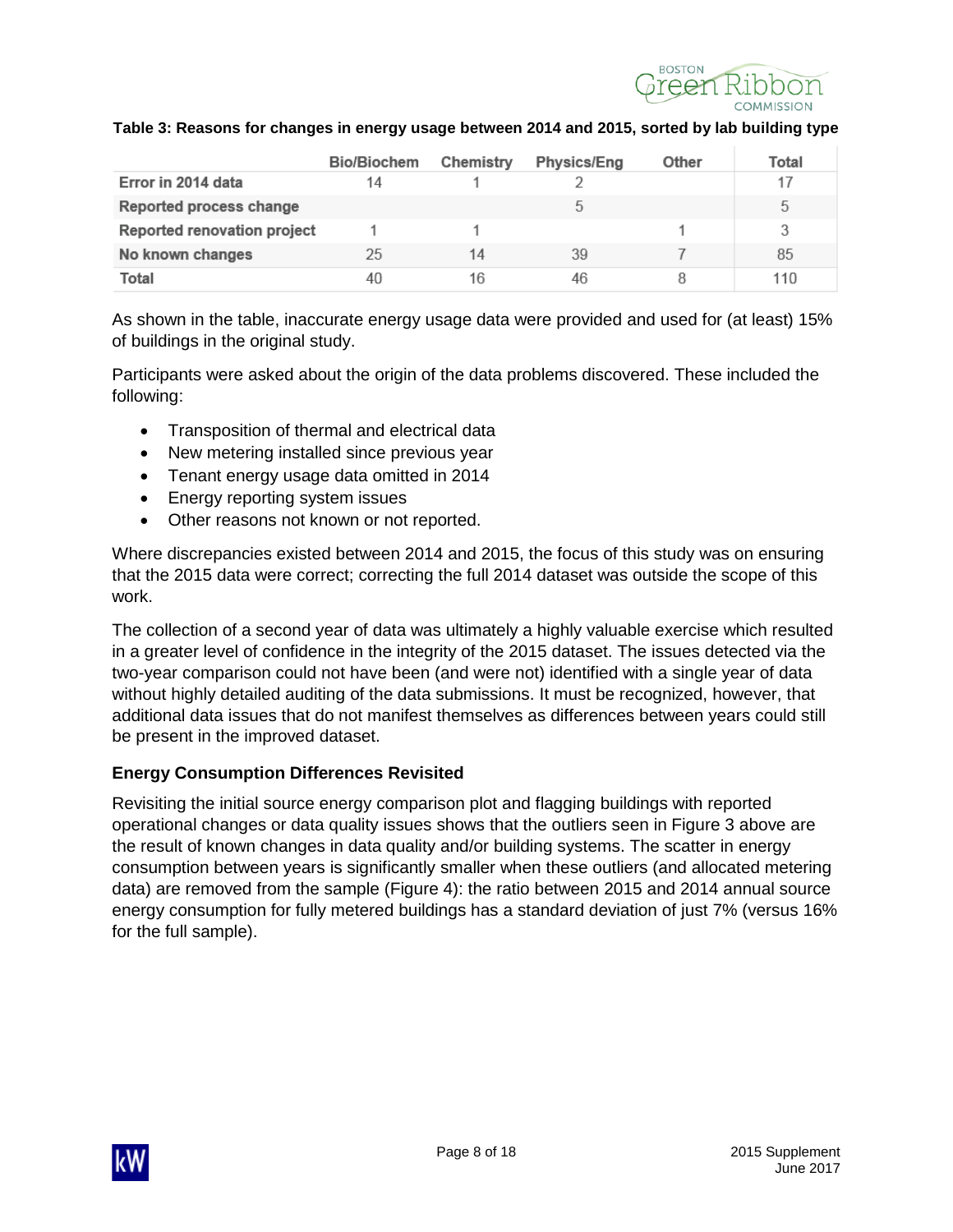



<span id="page-10-0"></span>**Figure 4: Distribution of source energy consumption ratio (2015/2014) with known changes highlighted**

Breaking down the sample by building area [\(Figure 5\)](#page-10-1) reveals that fractional energy use variations between years are typically greater for smaller buildings than for larger ones. This is in line with expectations: operational changes in individual labs within the building are more likely to average out for larger facilities.



<span id="page-10-1"></span>

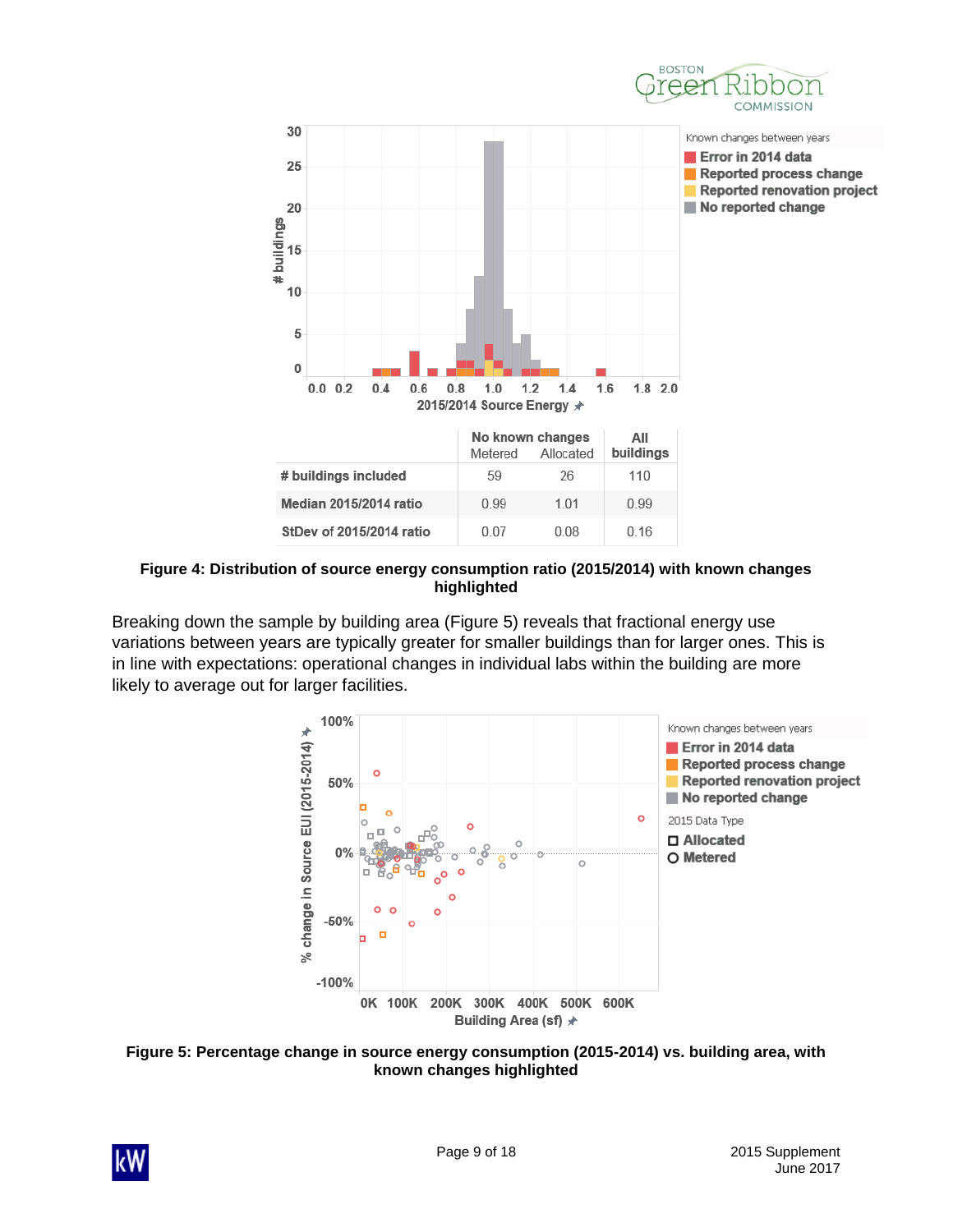

Including only the 85 buildings present in both samples for which no changes were reported in building operations or data quality, [Table 4](#page-11-1) below shows that there was no significant change in the overall energy intensity of the sample between years.

|                    | # of Buildings | 2014 Average | 2014 Median | 2015 Average | 2015 Median |
|--------------------|----------------|--------------|-------------|--------------|-------------|
| <b>Bio/Biochem</b> | 25             | 551          | 539         | 547          | 564         |
| Chemistry          | 14             | 644          | 642         | 638          | 623         |
| <b>Physics/Eng</b> | 39             | 482          | 421         | 482          | 420         |
| Other              |                | 656          | 594         | 691          | 588         |
| Total              | 85             | 543          | 529         | 544          | 544         |

#### <span id="page-11-1"></span>**Table 4: Source EUI comparison 2014 vs. 2015, including only those buildings with no reported changes between years. All source EUI values are in kBtu/sf/yr.**

#### <span id="page-11-0"></span>**Weather Variations Revisited**

The effect of weather variations on energy consumption can be assessed by examining heating and cooling energy consumption of buildings where these are available separately. For buildings with electric chillers, shifts in total electrical energy consumption are of course present but are expected to be fractionally smaller and were therefore not examined here. Comparisons of chilled water and hot water/steam consumption data are shown in [Figure 6](#page-11-2) below.



<span id="page-11-2"></span>**Figure 6: Distribution of ratios in chilled water usage (left) and heating source energy usage (right), with known changes highlighted**

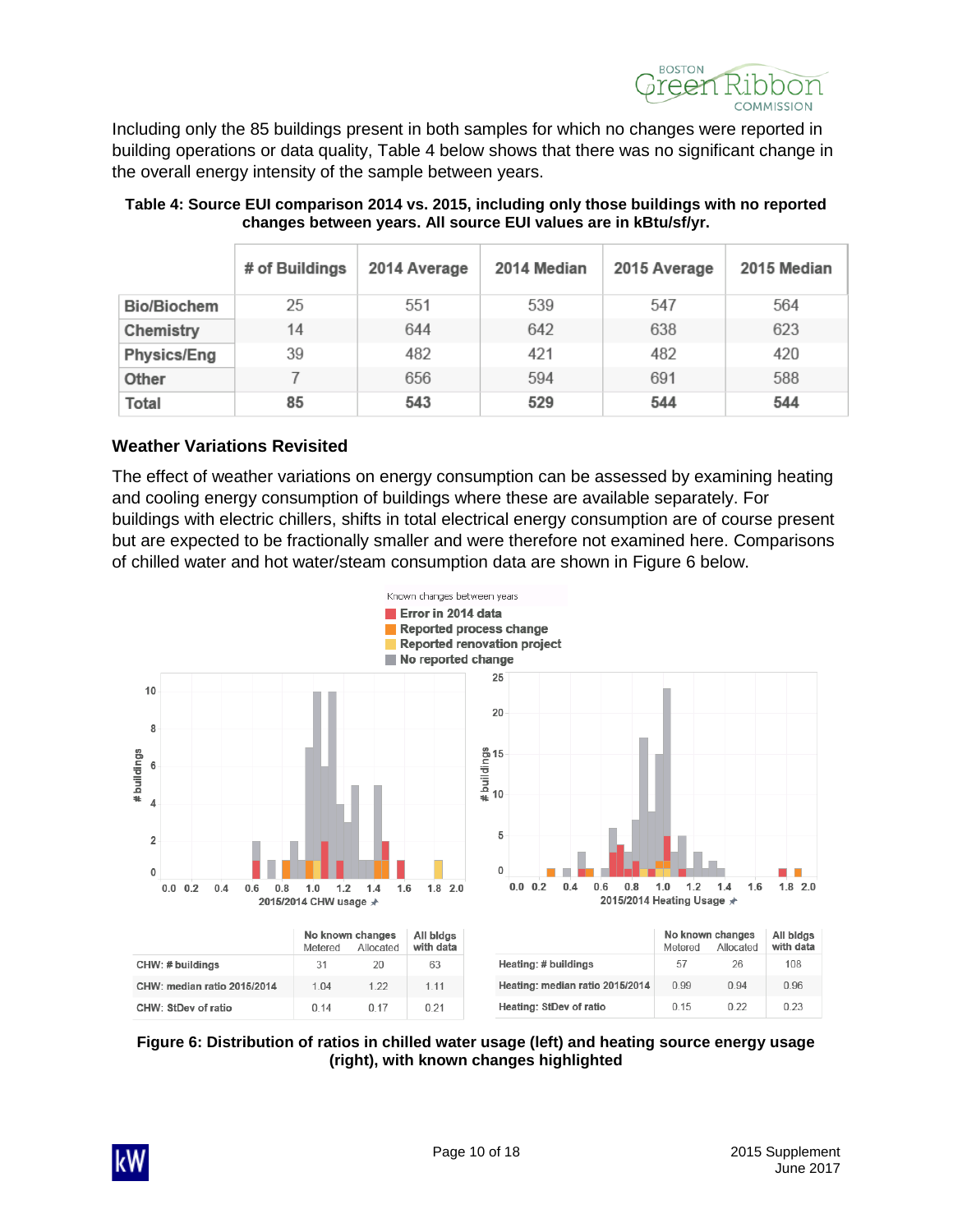

For both heating and cooling energy usage, the distributions in energy consumption ratio are narrower for the dataset including just buildings for which no known changes were reported (and are narrower still when only explicitly metered data are included). The median ratio between 2015 and 2014 cooling energy usage is 1.04 for fully metered buildings; for heating it is 0.99. In both cases, the data are consistent both with no change between years and with a change of the level expected due to weather variations.

With data for additional years (or monthly usage data, or data for different weather locations), the typical dependence of energy consumption on weather could be quantified and used as part of an energy score for lab buildings for locations or years other than those represented in the source dataset (as is done for Energy Star). Note that one of the major advantages of the GRC sample as a testbed for lab benchmarking is the (by design) relative absence of complications due to weather variations between sites.

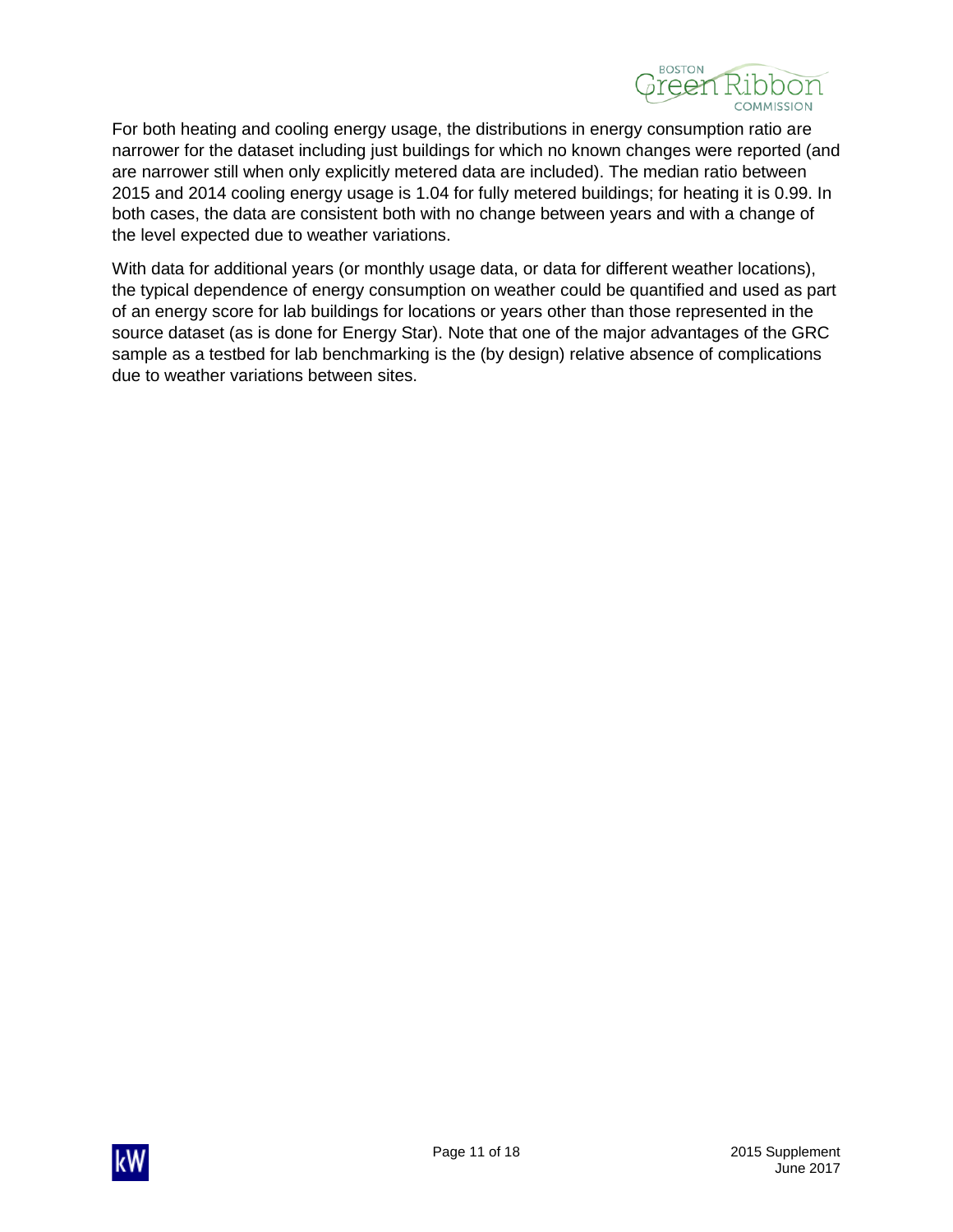

## <span id="page-13-0"></span>**5. Results: Energy Score Development**

#### <span id="page-13-1"></span>**Note on Motivation**

By assigning an energy score, we distill a building's energy performance into a single number (or letter) that can easily be tracked and communicated. The use of a regression analysis to develop the scoring system provides a means to compare a building not just with its immediate neighbors in parameter space but – because energy consumption depends in a somewhat predictable way on functional requirements – with the entire dataset of buildings. In this way, for example, buildings with few apparent peers in the dataset can still be assigned an energy score via extrapolation from the rest of the set. With a simple filtering system to look for near-match peer buildings, many buildings in sparsely populated areas of the space of functional requirements could extract little useful information from a benchmarking exercise; a regressionbased energy score, however, can still be provided for these buildings.

#### <span id="page-13-2"></span>**Updating the Analysis**

Because of the improved quality of the 2015 data, the regression analysis was repeated using the new dataset. As before, the analysis was limited to bio/biochem and chemistry buildings. The new analysis used the same independent variables as in the original report: % lab area (for bio/biochem buildings), % lab area (for chemistry buildings), weekly operating hours, and number of fume hoods per lab area.

The regression parameters from the two studies are compared in [Table 5](#page-13-3) below.

<span id="page-13-3"></span>

|                        |                    | 2014         |              |                    | 2015         |              |
|------------------------|--------------------|--------------|--------------|--------------------|--------------|--------------|
|                        | <b>Coefficient</b> | <b>Stdev</b> | Significant? | <b>Coefficient</b> | <b>Stdev</b> | Significant? |
| % lab area (bio)       | 807                | 157          | Yes          | 397                | 136          | Yes          |
| % lab area (chem)      | 800                | 190          | Yes          | 551                | 168          | Yes          |
| Weekly operating hours | $-1.8$             | 1.4          | <b>No</b>    | 0.5                | 1.3          | No           |
| Fume hoods/lab sf      | 45.494             | 48,900       | <b>No</b>    | 21,166             | 41,763       | No.          |
| Constant               | 380                | 159          | Yes          | 305                | 139          | Yes          |
| $R^2$ (EUI)            | 38%                |              |              | 27%                |              |              |
| $R^2$ (source energy)  | 79%                |              |              | 82%                |              |              |

**Table 5: Comparison of regression parameters for 2014 and 2015 datasets**

Although the quality of data has undoubtedly increased, the  $R<sup>2</sup>$  value for the multilinear fit to energy use intensity has decreased slightly. The quality of fit is still in line with those used for Energy Star rankings of major building categories.

A notable change in regression parameters between the two years relates to the % lab area coefficient for bio/biochem and chemistry buildings. A significant fraction (35%) of bio/biochem buildings were found to have suffered data quality issues in 2014, and so a significant change in the regression results was anticipated for at least this lab type. In 2014 the two lab area % regression coefficients were nearly equal, while the 2015 regression results in a larger coefficient for the % chemistry lab area. The 2015 result is in line with expectations given the higher typical energy density of chemistry lab space versus biology space. (Note, however, that this assessment is complicated by the presence of fume hood density as an independent variable in the regression.)

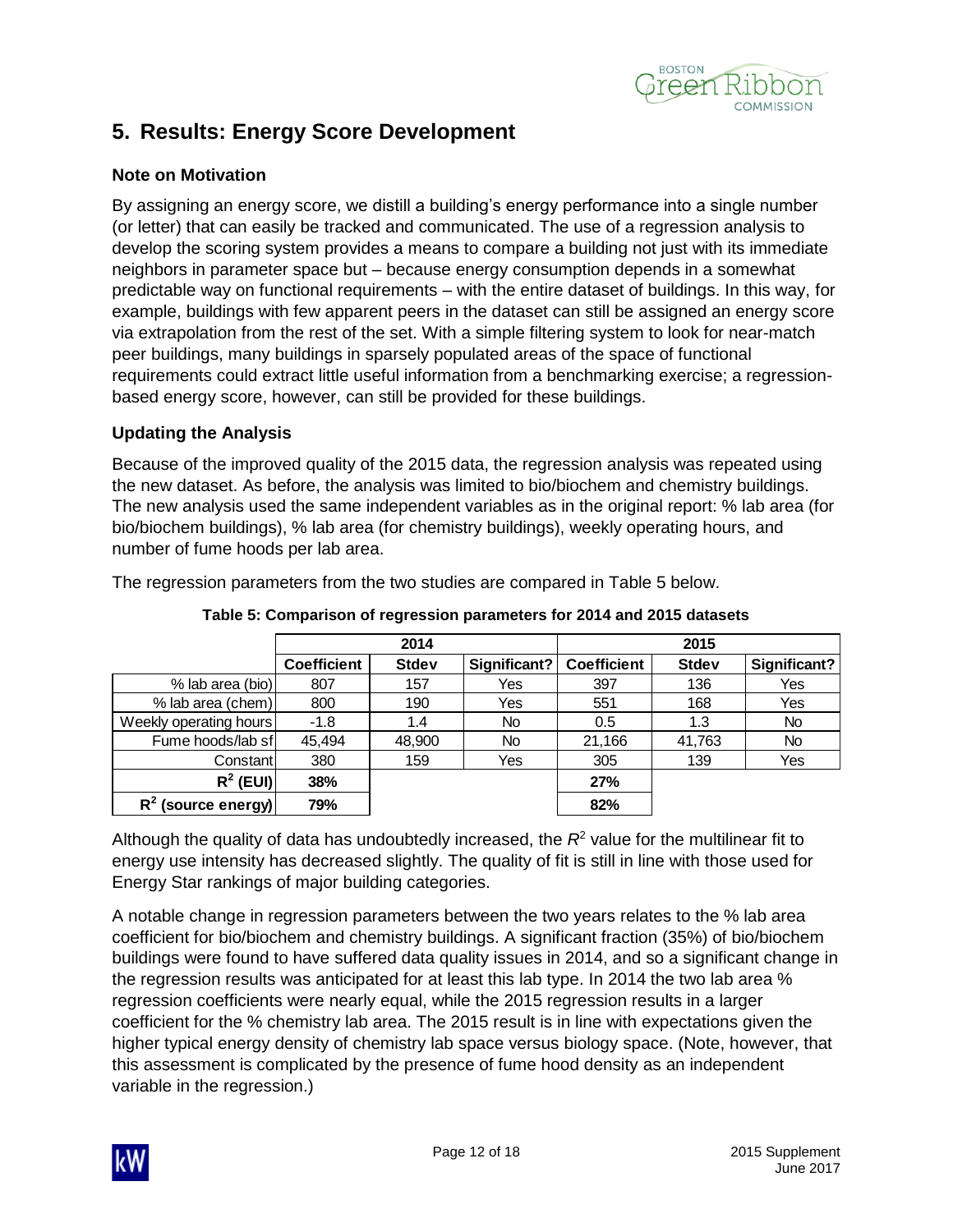

Energy scores were assigned to each building as before, i.e. scores were assigned based on a quartile ranking of fractional regression residuals. Approximately 60% of the buildings (33 of 56) were assigned the same score in both years. Of the 23 buildings whose score changed, 10 were those known to have experienced operational changes or previous data issues. Where scores changed, almost all changed by a single quartile point; the three buildings whose rankings changed by two points were all buildings with data quality problems in 2014.



[Figure 7](#page-14-1) below shows that many of the score changes were experienced by buildings whose reported energy usage changed significantly between years.

#### <span id="page-14-1"></span>**Figure 7: Draft energy score changes sorted by % change in building source EUI between 2014 and 2015. Score decrease (green points) indicates apparent improvement in performance.**

Because the new scoring system was constructed using the improved 2015 dataset, it is recommended that the new draft scores are used in place of the scores developed using the 2014 data.

#### <span id="page-14-0"></span>**Note on Alternative Statistical Analyses**

While the present approach to building scoring (multilinear regression with quartile rankings based on the distribution of regression residuals) is attractive for its simplicity and because it follows the well-established procedure used by the EPA to construct Energy Star ratings, it is certainly not the only scoring methodology in use or with potential to inform building owners about energy performance.

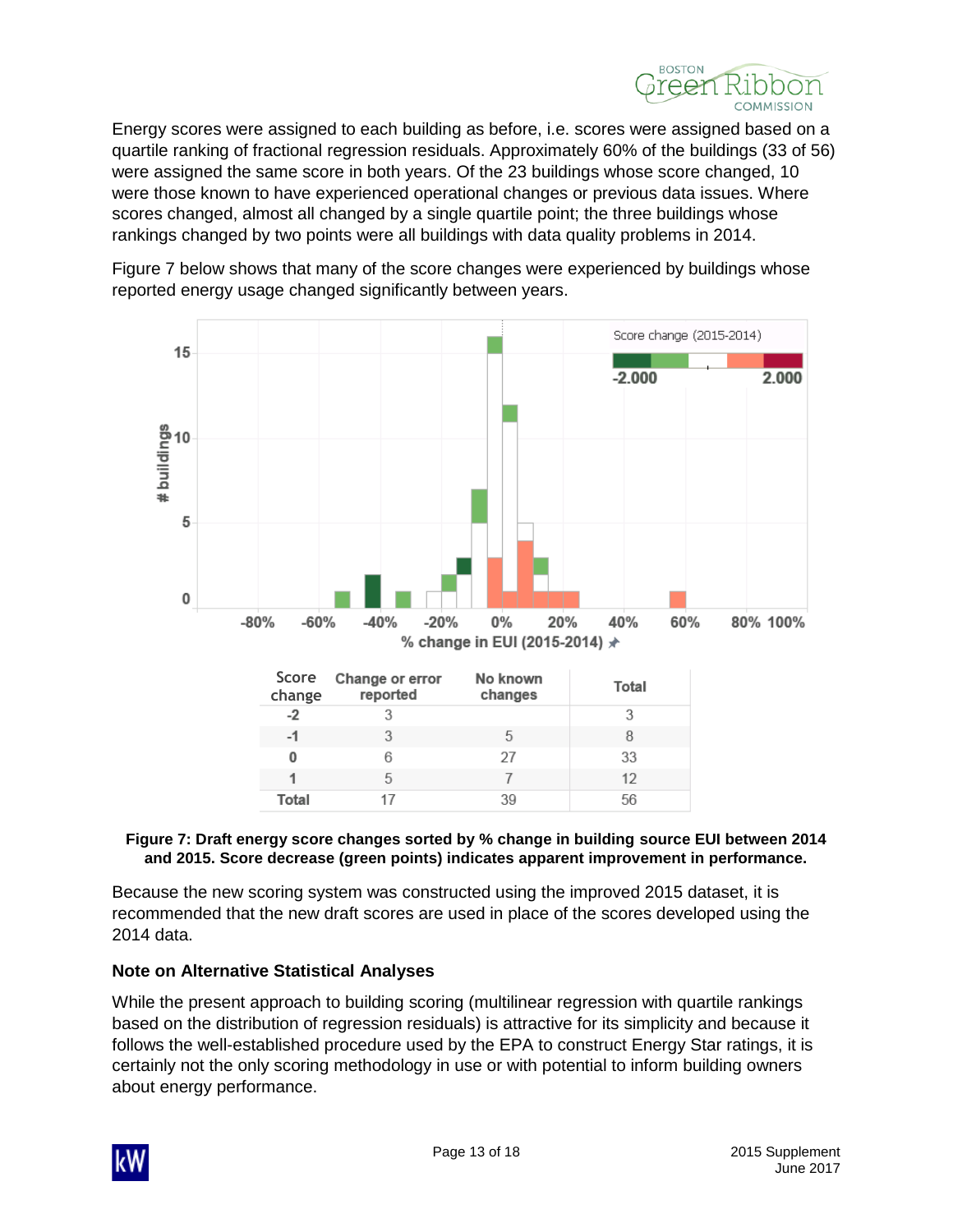

The UK's Display Energy Certificate system uses a simpler approach: this system ranks buildings based on the percentage deviation of EUI from a standard value per building type (with the infrequently used option to exclude special process energy consumption from the analysis<sup>1</sup>). By avoiding the use of residual distributions, this system does not attempt to "grade on a curve" and focuses more directly and simply on energy consumption.

On the more complex side, other types of statistical analysis may provide a more direct route to a quartile ranking system: it is possible to fit directly to quantile band cutoffs, eliminating the intermediate linear regression step used here. This process is attractive because it is less influenced by outlier buildings in the population and because it directly provides the metrics of interest as well as their associated levels of statistical uncertainty. A disadvantage is that the approach is less familiar and less transparent to users.

In any system of public rankings, the details of the scoring system matter and will often become the subject of focus where building owners feel that a score does not fairly represent a building's true functional requirements, limitations, or the owner's energy efficiency efforts. The ranking method, however, is just one piece of a broader equation: efforts such as this should also focus on the capacity of benchmarking exercises and energy rankings to effect change.

<sup>1</sup> Bruhns et al., 2011, [CIBSE Review of Energy Benchmarks for Display Energy Certificates –](http://www.cibse.org/getmedia/24a8eb88-875e-4f21-9629-008d7af7bdc7/Technical-Report_CIBSE-Report-on-45000-DECs.pdf.aspx) Analysis of [DEC Results to Date](http://www.cibse.org/getmedia/24a8eb88-875e-4f21-9629-008d7af7bdc7/Technical-Report_CIBSE-Report-on-45000-DECs.pdf.aspx)

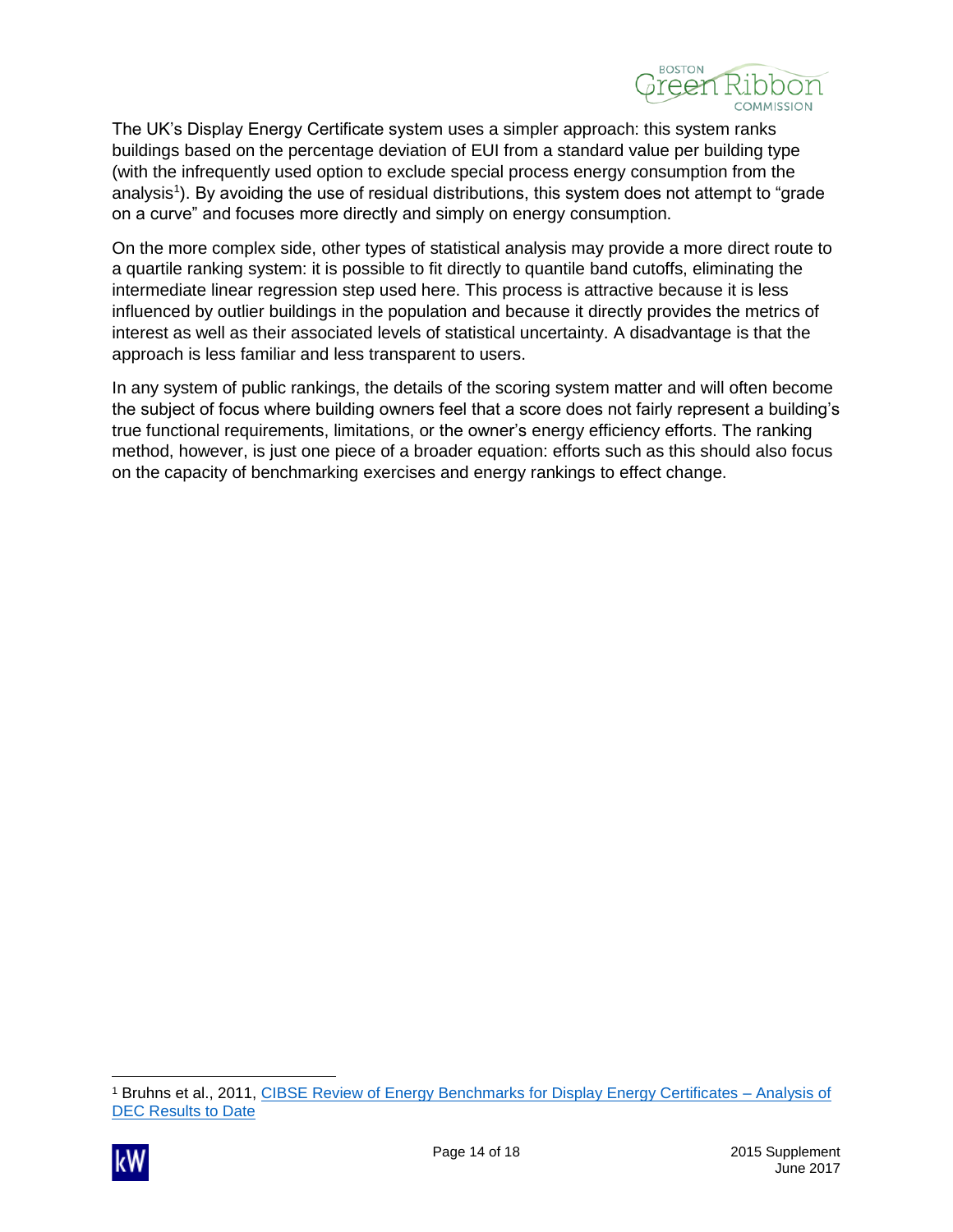

## <span id="page-16-0"></span>**6. Discussion: Taking Action**

Broadly defined, benchmarking (in any context) seeks to provide insight via a comparison against one's past self or with others. Benchmarking shows us where we stand; it provides a yardstick against which to gauge progress; and it can, sometimes, show us what is possible. However, without follow-up efforts, benchmarking exercises are not effective drivers of change. In this section we address (in outline) the actionability of the GRC lab benchmarking study.

#### <span id="page-16-1"></span>**The Original Goal**

The GRC lab benchmarking study was primarily designed to address the group's concerns relating to the public disclosure of lab energy use data in the Boston area. To recap: when viewed as a group, and in the absence of any established way to objectively rank lab building energy usage (in the US), Boston's labs appear profligate relative to other building types. Relatedly, lab buildings are often granted a "free pass" for high energy consumption because they are perceived as challenging, unassailable targets for efficiency initiatives.

Perhaps ironically, it is lab buildings' high internal diversity relative to that of other building categories that leads to difficulties comparing like with like and therefore to the monolithic view of lab buildings as unavoidable energy hogs. By dividing the Boston dataset based on broadly defined functional requirements and developing a draft energy ranking system for some of the buildings in the sample, the GRC lab benchmarking study showed that it is feasible to identify buildings on the high- and low-efficiency ends of the lab building spectrum. The study advised that it would therefore be unreasonable for any ordinance to uniformly penalize lab facilities for high absolute energy consumption. In illustrating this point, and in demonstrating that the overall energy consumption of lab buildings in the Boston area is in line with that of labs in the rest of the country, the study met its original goals.

#### <span id="page-16-2"></span>**Actionable Insights from the GRC Dataset**

While the original study was not designed to produce directly actionable recommendations, its results can be used both directly and indirectly to guide energy efficiency efforts at the participating universities.

With limited availability of time and attention on the part of building owners (or their sustainability departments), buildings receiving low draft efficiency rankings are promising targets for followup investigation. [Figure 8](#page-17-0) below shows an example of a possible selection process for further study: the circled buildings are those with both high overall energy consumption *and* high energy intensity relative to buildings with similar functional requirements. Because these buildings have the potential for high fractional and absolute energy savings, they are excellent candidates to receive energy audits.

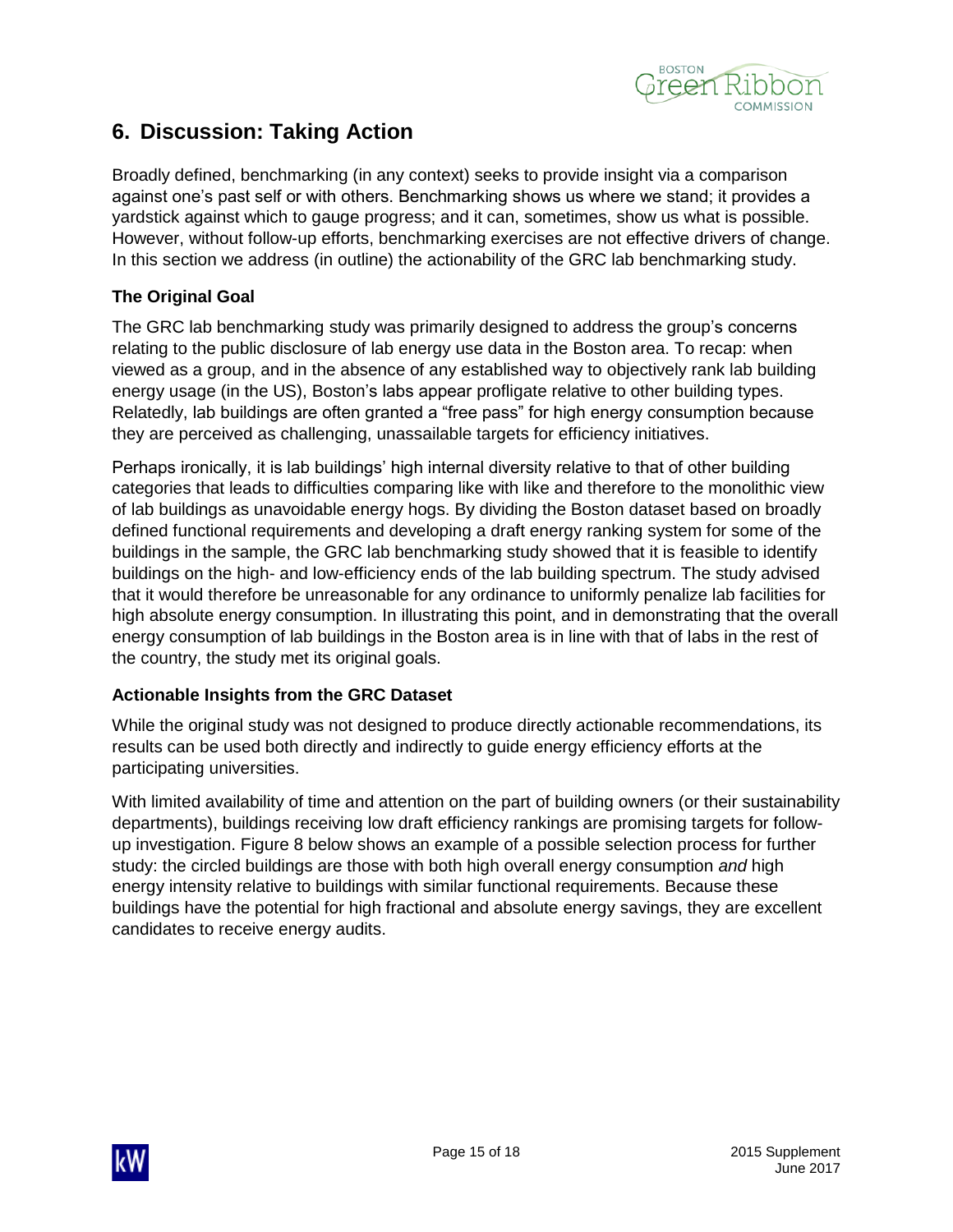

<span id="page-17-0"></span>**Figure 8: Total source energy use vs regression residual for all bio/biochem and chemistry buildings in the sample with energy scores. Promising audit candidates are circled (in blue).**

The GRC dataset also contains some specific actionable insights at the system level. For example, [Figure 9](#page-17-1) below is the same as [Figure 8](#page-17-0) except that the circled buildings are now those with high overall energy consumption *and* high energy intensity relative to their peers *and* modern digital HVAC control systems *and* no night airflow setback in lab spaces. Night airflow setback should in principle be feasible for such buildings, and so those currently without it are good follow-up candidates for the implementation of night airflow setback controls.



<span id="page-17-1"></span>**Figure 9: Energy use vs. regression residual, with candidates for lab night airflow setback circled in blue.**

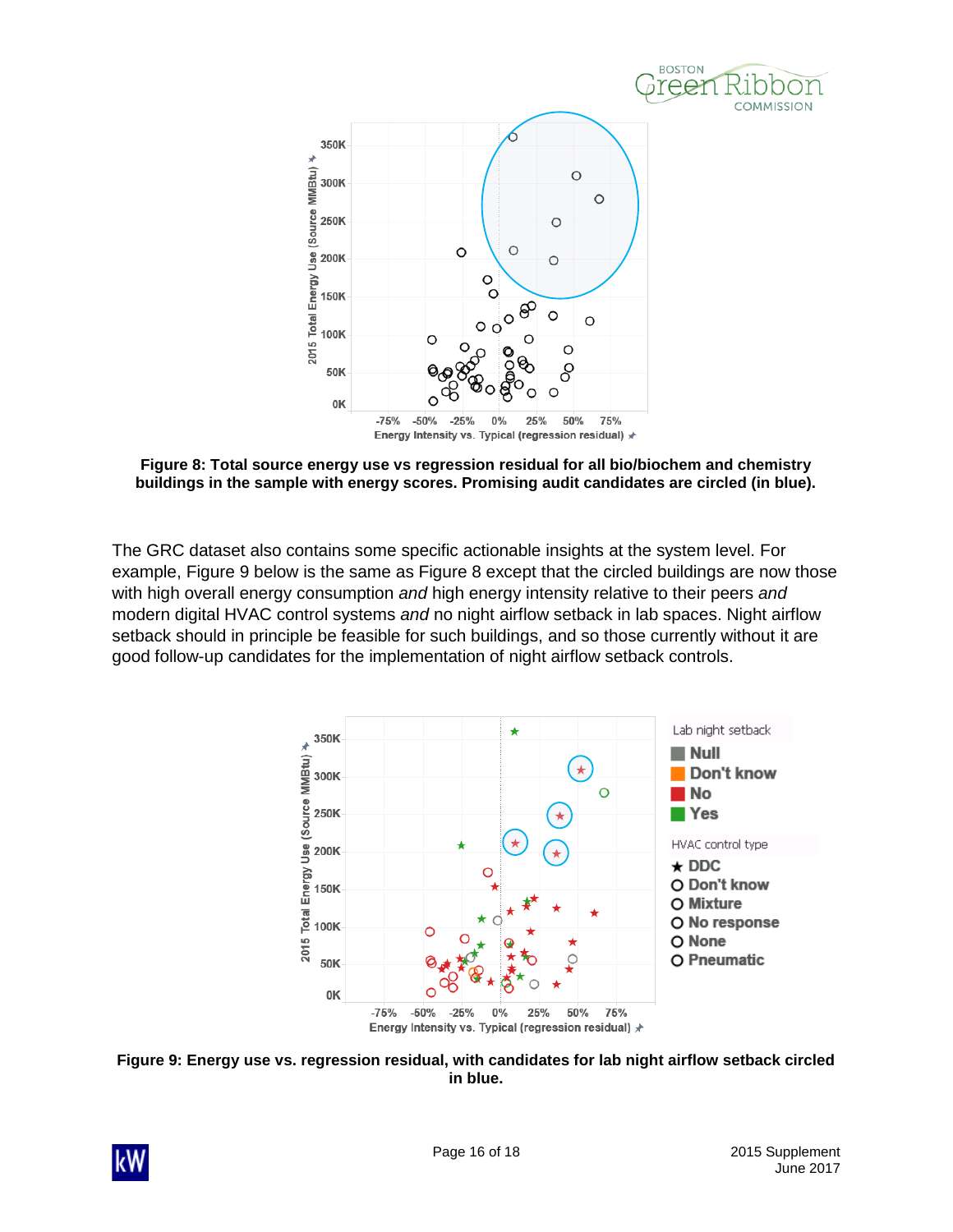

#### <span id="page-18-0"></span>**Non-Energy Metrics**

Another source of actionable insights is the comparison of operational parameters between buildings or institutions, i.e. benchmarking using metrics other than energy consumption. Examples include HVAC control strategies, minimum air change rates, or space usage metrics; some of these were collected as part of the GRC effort, but for many buildings these data were not provided and so the study reports have not thus far explored these metrics in detail.

An institution discovering, for example, that its campus standard minimum lab ventilation rate is higher than all others in the group might be motivated to explore the reasons for its current policies with a view to reducing minimum ventilation rates while following consensus safety standards. This type of comparison can be particularly helpful when approaching institutional lab safety policies, e.g. fume hood minimum face velocities. By taking advantage of shared data that demonstrate industry norms, individual institutions can avoid beginning their own efficiency efforts from scratch. The GRC group has a distinct advantage over most fully anonymous benchmarking datasets: while only anonymized data has thus far been shared among the group, members have a ready-made venue to openly discuss issues raised in the benchmarking exercise and to share strategies for success. Again, it is in the follow-up discussions rather than in the benchmarking exercise itself that progress is made.

Allowing participants to explore and filter the dataset to identify close matches in building function and system type could also lead to useful insights if corresponding building staff are then also paired for discussions of operational and efficiency strategies ("benchmarking speed dating").

#### <span id="page-18-1"></span>**The Purpose and Limitations of Energy Benchmarking**

Energy benchmarking is the first, but certainly not the only, step in an energy efficiency program. Whether public or private, benchmarking comparisons and energy rankings help to focus and direct attention; they also provide useful metrics against which to gauge progress. Arguably the most useful function of any benchmarking exercise, however, is as a catalyst for conversation on the drivers behind the energy consumption of any given building. In this capacity, the precision of the energy comparison is of limited importance – a useful feature when data quality problems affect even studies with the most dedicated participants. For lab facilities, which have diverse and complex functional requirements, the investigation of energy drivers is a critical part of any energy assessment: understanding the true needs of a lab facility may be half the battle in the pursuit of efficiency gains.

Energy benchmarking says little to nothing about the technical feasibility or cost of potential efficiency projects, and may not provide precise estimates of savings potential. As a high-level exercise to direct attention and stimulate investigations, however, benchmarking is a valuable, economical, accessible, and quickly employed tool. Benchmarking results (energy usage, rankings, system-level comparisons, space-usage metrics, and operational metrics) should be used in concert with other resources such as case studies and energy audit reports to build a comprehensive efficiency action plan.

#### <span id="page-18-2"></span>**Next Steps for the GRC Study**

The GRC study's final phase of data collection will involve the request and processing of energy usage data for calendar year 2016; following the present efforts to improve data quality, it is